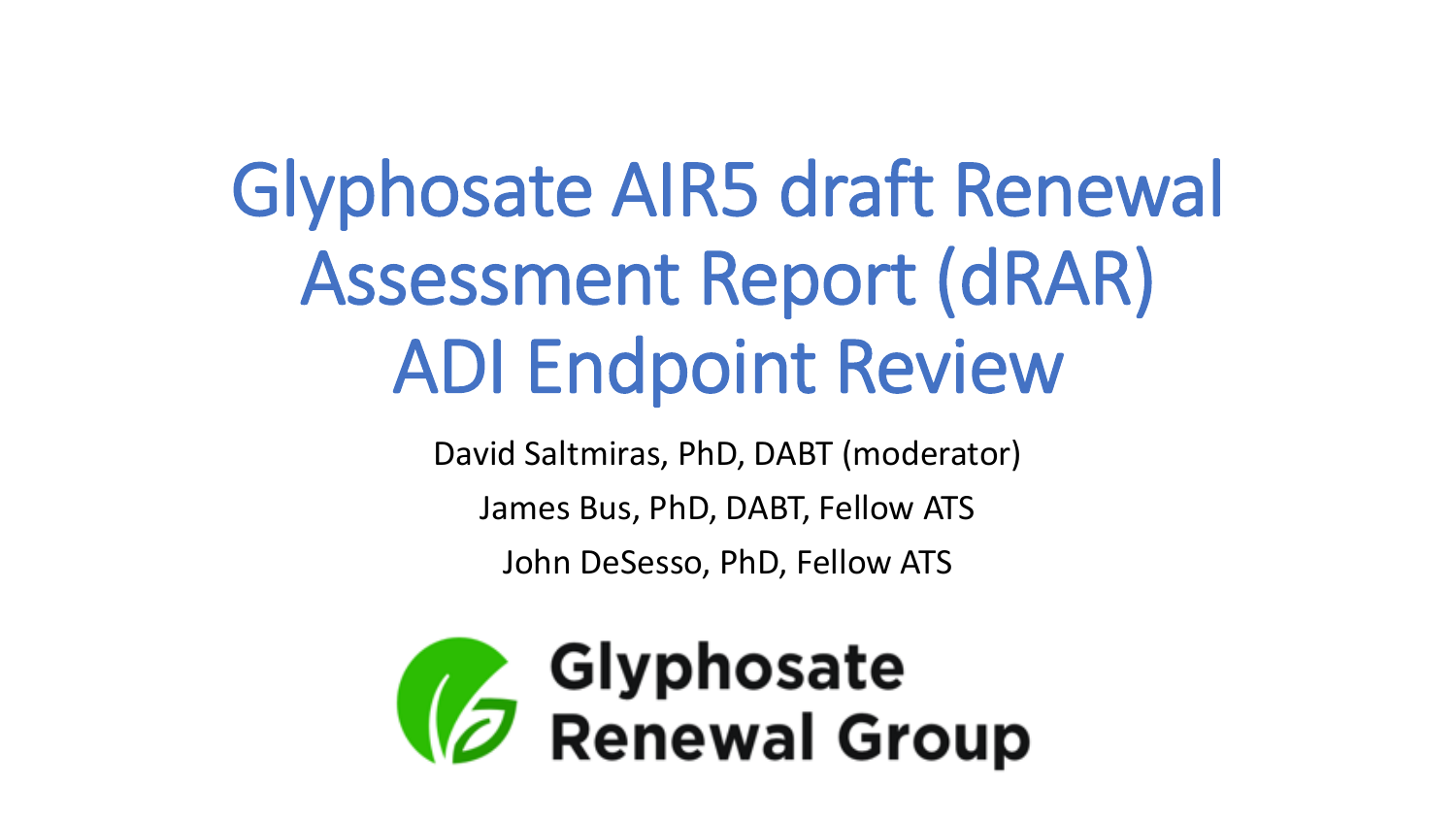## **Disclosures** Presenters & talk titles



**Symposium funded by the GRG – consortium of companies seeking glyphosate Annex I Renewal**

**[www.glyphosate.eu](http://www.glyphosate.eu/)**

- David Saltmiras
	- Chair of GRG Toxicology Technical Working Group
	- Bayer Crop Science
- James Bus: *dRAR ADI Endpoint Selection – Salivary Glands Effects*
	- Exponent, a scientific and engineering consulting firm
- John DeSesso: *dRAR ADI Endpoint – Adverse or Adaptive?*
	- Exponent, a scientific and engineering consulting firm
	- Georgetown University School of Medicine, an institute of medical education
- **Question & Answer time following presentations**